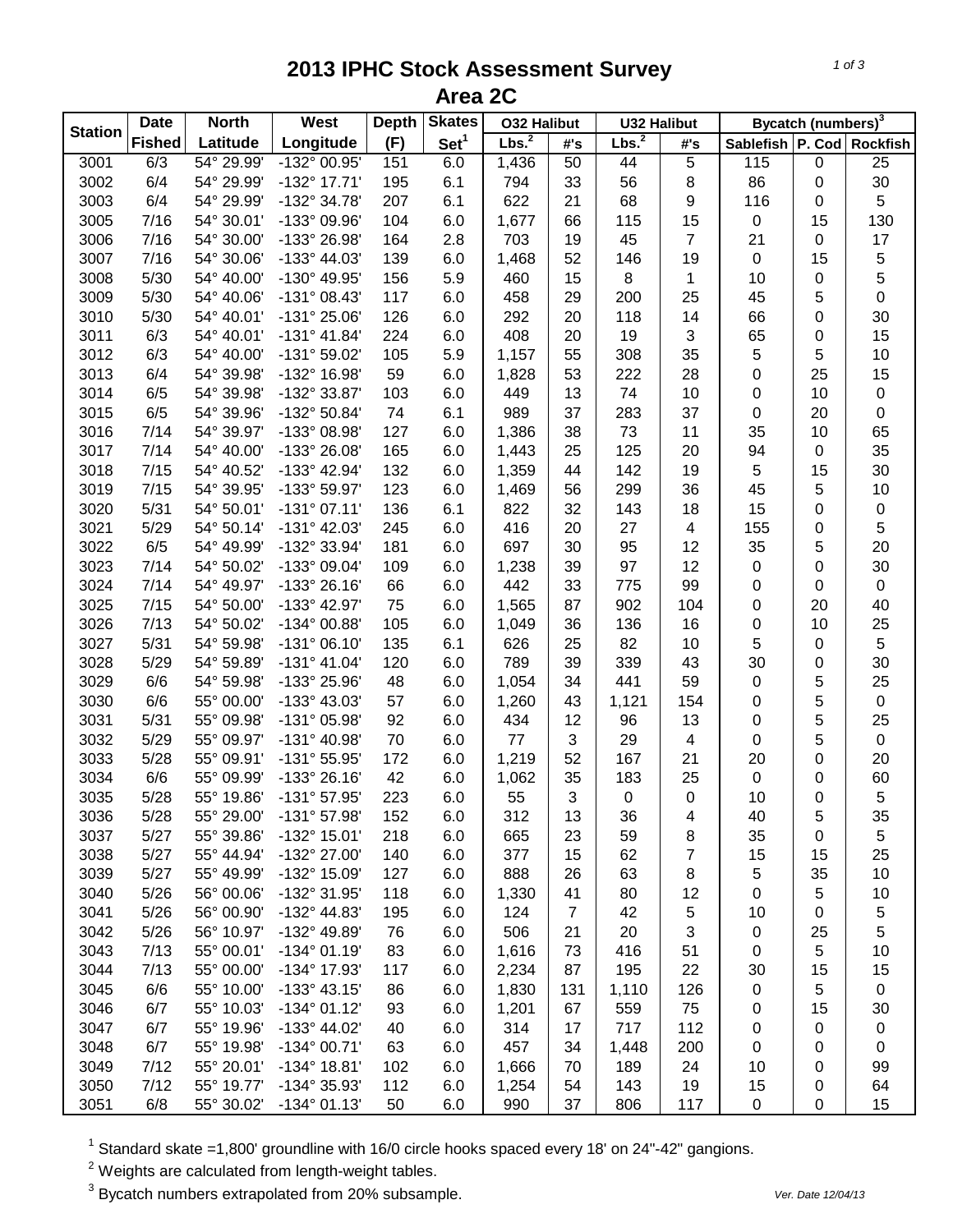## **2013 IPHC Stock Assessment Survey Area 2C**

|                | <b>Date</b>   | <b>North</b> | West                  | <b>Depth</b> | <b>Skates</b>    | <b>032 Halibut</b> |     | <b>U32 Halibut</b> |                 | Bycatch (numbers) <sup>3</sup> |           |             |
|----------------|---------------|--------------|-----------------------|--------------|------------------|--------------------|-----|--------------------|-----------------|--------------------------------|-----------|-------------|
| <b>Station</b> | <b>Fished</b> | Latitude     | Longitude             | (F)          | Set <sup>1</sup> | Lbs. <sup>2</sup>  | #'s | Lbs. <sup>2</sup>  | #'s             | Sablefish P. Cod               |           | Rockfish    |
| 3052           | 6/8           | 55° 30.02'   | $-134^{\circ}$ 19.07' | 90           | 6.0              | 1,027              | 53  | 417                | $\overline{56}$ | $\mathsf 0$                    | 10        | 20          |
| 3053           | 7/12          | 55° 29.99'   | -134° 36.78'          | 111          | 6.0              | 1,807              | 81  | 248                | 30              | 40                             | 5         | 5           |
| 3054           | 7/12          | 55° 30.02'   | $-134^{\circ} 54.12'$ | 158          | 6.0              | 1,662              | 71  | 123                | 14              | 20                             | 15        | 10          |
| 3055           | 6/8           | 55° 39.98'   | $-134^{\circ}$ 01.11' | 106          | 6.0              | 237                | 9   | 24                 | 3               | $\mathsf 0$                    | 0         | $\pmb{0}$   |
| 3056           | 6/8           | 55° 40.00'   | $-134^{\circ}$ 19.13' | 114          | 6.0              | 1,366              | 64  | 147                | 19              | 10                             | 0         | 5           |
| 3057           | 6/28          | 55° 39.99'   | -134° 36.75'          | 113          | 6.0              | 2,387              | 99  | 115                | 15              | 10                             | 15        | 5           |
| 3058           | 6/28          | 55° 40.02'   | -134° 54.97'          | 110          | 6.0              | 1,425              | 47  | 178                | 23              | 75                             | 20        | 65          |
| 3059           | 7/8           | 55° 50.01'   | -133° 25.71'          | 37           | 6.0              | 543                | 26  | 37                 | 5               | $\mathsf 0$                    | 0         | 10          |
| 3060           | 7/8           | 55° 49.98'   | -133° 43.95'          | 61           | 6.0              | 764                | 20  | 33                 | 4               | $\pmb{0}$                      | 0         | 30          |
| 3061           | 7/8           | 55° 50.00'   | -134° 01.93'          | 149          | 6.1              | 1,371              | 48  | 28                 | 4               | 30                             | 5         | 15          |
| 3062           | 6/28          | 55° 50.06'   | $-134^{\circ}37.10'$  | 81           | 6.0              | 1,562              | 47  | 177                | 25              | 5                              | 5         | 25          |
| 3063           | 6/28          | 55° 50.03'   | -134° 54.80'          | 102          | 6.0              | 2,561              | 78  | 302                | 41              | 0                              | 0         | $\pmb{0}$   |
| 3064           | 6/29          | 55° 50.08'   | -135° 13.05'          | 125          | 6.0              | 1,705              | 66  | 239                | 32              | 50                             | 15        | 80          |
| 3065           | 7/8           | 55° 54.95'   | -133° 34.98'          | 37           | 6.0              | 849                | 33  | 80                 | 9               | $\pmb{0}$                      | 0         | 40          |
| 3066           | 7/7           | 56° 00.14'   | -134° 02.05'          | 55           | 6.0              | 991                | 44  | 367                | 45              | 0                              | 5         | $\pmb{0}$   |
| 3067           | 7/7           | 56° 00.04'   | $-134^{\circ} 20.12'$ | 52           | 6.0              | 2,601              | 57  | 266                | 36              | 0                              | 20        | 35          |
| 3068           | 7/7           | 55° 59.99'   | $-134^{\circ}38.14'$  | 206          | 6.0              | 3,334              | 82  | 85                 | 12              | 125                            | 0         | $\sqrt{5}$  |
| 3069           | 6/29          | 56° 00.00'   | $-134^{\circ} 55.00'$ | 197          | 6.0              | 1,051              | 29  | 28                 | 4               | 140                            | 0         | 35          |
| 3070           | 6/29          | 56° 00.03'   | -135° 12.86'          | 202          | 6.0              | 980                | 25  | 49                 | $\overline{7}$  | 125                            | 0         | 40          |
| 3071           | 7/9           | 56° 09.98'   | -133° 43.98'          | 180          | 6.0              | 611                | 33  | 120                | 15              | 30                             | 5         | $\,$ 5 $\,$ |
| 3072           | 7/6           | 56° 09.90'   | -134° 20.00'          | 70           | 6.0              | 2,236              | 73  | 158                | 20              | $\mathbf 0$                    | 10        | 5           |
| 3073           | 7/5           | 56° 09.90'   | -134° 37.97'          | 139          | 6.0              | 1,068              | 33  | 105                | 14              | 60                             | 10        | 20          |
| 3074           | 7/5           | 56° 10.02'   | $-134^{\circ} 56.12'$ | 100          | 6.0              | 2,579              | 112 | 325                | 42              | 60                             | $\pmb{0}$ | $\pmb{0}$   |
| 3075           | 6/30          | 56° 09.97'   | -135° 13.73'          | 155          | 6.0              | 512                | 16  | 32                 | 5               | 95                             | 0         | $\pmb{0}$   |
| 3076           | 7/9           | 56° 20.02'   | -133° 43.89'          | 106          | 6.1              | 1,541              | 38  | 28                 | 3               | $\pmb{0}$                      | 25        | 40          |
| 3077           | 7/6           | 56° 20.01'   | -134° 20.03'          | 79           | 6.0              | 1,133              | 36  | 198                | 27              | 0                              | 10        | 25          |
| 3078           | 7/5           | 56° 20.01'   | $-134^{\circ} 55.97'$ | 53           | 6.1              | 1,014              | 21  | 90                 | 12              | 5                              | 15        | 61          |
| 3079           | 6/30          | 56° 19.98'   | -135° 13.97'          | 87           | 6.0              | 1,243              | 53  | 397                | 57              | $\pmb{0}$                      | 20        | 10          |
| 3080           | 6/30          | 56° 20.02'   | -135° 31.97'          | 110          | 6.0              | 1,111              | 45  | 153                | 21              | 10                             | 5         | 5           |
| 3081           | 7/9           | 56° 29.01'   | -133° 43.86'          | 46           | 6.0              | 1,243              | 33  | 94                 | 13              | 5                              | 0         | 5           |
| 3082           | 7/6           | 56° 29.97'   | -134° 20.05'          | 55           | 6.1              | 1,297              | 58  | 520                | 67              | 0                              | 0         | 5           |
| 3083           | 7/1           | 56° 30.02'   | -135° 14.95'          | 59           | 6.0              | 1,278              | 41  | 236                | 35              | 0                              | 10        | 0           |
| 3084           | 7/1           | 56° 30.02'   | -135° 33.04'          | 86           | 6.0              | 1,176              | 30  | 154                | 22              | 0                              | 10        | 100         |
| 3085           | 7/1           | 56° 39.99'   | -135° 15.12'          | 23           | 6.0              | 1,231              | 30  | 69                 | 8               | 0                              | 5         | 35          |
| 3086           | 7/2           | 56° 40.00'   | -135° 33.96'          | 72           | 6.0              | 1,051              | 25  | 151                | 24              | 0                              | 0         | 40          |
| 3087           | 7/2           | 56° 40.00'   | -135° 51.99'          | 130          | 6.0              | 526                | 27  | 83                 | 12              | 69                             | 5         | 20          |
| 3088           | 6/11          | 56° 50.02'   | -132° 49.86'          | 113          | 6.0              | 604                | 24  | 53                 | $\overline{7}$  | $\mathbf 0$                    | 0         | $\pmb{0}$   |
| 3089           | 7/2           | 56° 49.99'   | $-135^{\circ} 51.91'$ | 104          | 6.0              | 1,126              | 48  | 227                | 33              | 30                             | 0         | 20          |
| 3090           | 6/11          | 56° 56.99'   | -132° 58.03'          | 73           | 6.0              | 712                | 33  | 294                | 40              | $\mathbf 0$                    | 0         | 0           |
| 3091           | 6/12          | 56° 59.98'   | -134° 21.07'          | 189          | 6.0              | 966                | 39  | 147                | 18              | 220                            | 0         | 5           |
| 3092           | 6/25          | 56° 59.99'   | -135° 59.95'          | 54           | 6.0              | 2,086              | 58  | 409                | 62              | $\pmb{0}$                      | 0         | 45          |
| 3093           | 6/11          | 57° 03.00'   | -133° 04.99'          | 76           | 6.0              | 259                | 12  | 96                 | 15              | 0                              | 0         | $\pmb{0}$   |
| 3094           | 6/12          | 57° 09.97'   | $-133^{\circ}$ 45.13' | 177          | 6.0              | 1,287              | 70  | 468                | 56              | 55                             | 0         | 15          |
| 3095           | 6/12          | 57° 09.99'   | $-134^{\circ}$ 03.13' | 158          | 6.0              | 2,520              | 128 | 448                | 58              | 75                             | 5         | $\mathbf 0$ |
| 3096           | 6/13          | 57° 09.87'   | $-134^{\circ}$ 40.01' | 193          | 6.0              | 649                | 17  | 90                 | 13              | 5                              | 0         | 60          |
| 3097           | 6/25          | 57° 10.00'   | -135° 54.30'          | 37           | 6.0              | 578                | 15  | 184                | 27              | 0                              | 0         | 25          |
| 3098           | 6/25          | 57° 10.03'   | -136° 12.62'          | 121          | 6.0              | 863                | 48  | 182                | 22              | 80                             | 10        | 10          |
| 3099           | 6/14          | 57° 19.98'   | -133° 25.98'          | 75           | 6.0              | 103                | 5   | 19                 | $\overline{c}$  | $\mathbf 0$                    | 0         | $\,$ 5 $\,$ |
| 3100           | 6/14          | 57° 19.95'   | -133° 45.08'          | 196          | 4.1              | 1,352              | 67  | 152                | 18              | 20                             | 10        | 5           |
| 3101           | 6/13          | 57° 19.99'   | -134° 36.20'          | 221          | 6.0              | 717                | 22  | 119                | 15              | 40                             | $\pmb{0}$ | 15          |

 $1$  Standard skate =1,800' groundline with 16/0 circle hooks spaced every 18' on 24"-42" gangions.

 $2$  Weights are calculated from length-weight tables.

<sup>3</sup> Bycatch numbers extrapolated from 20% subsample. *Ver. Date 12/04/13*